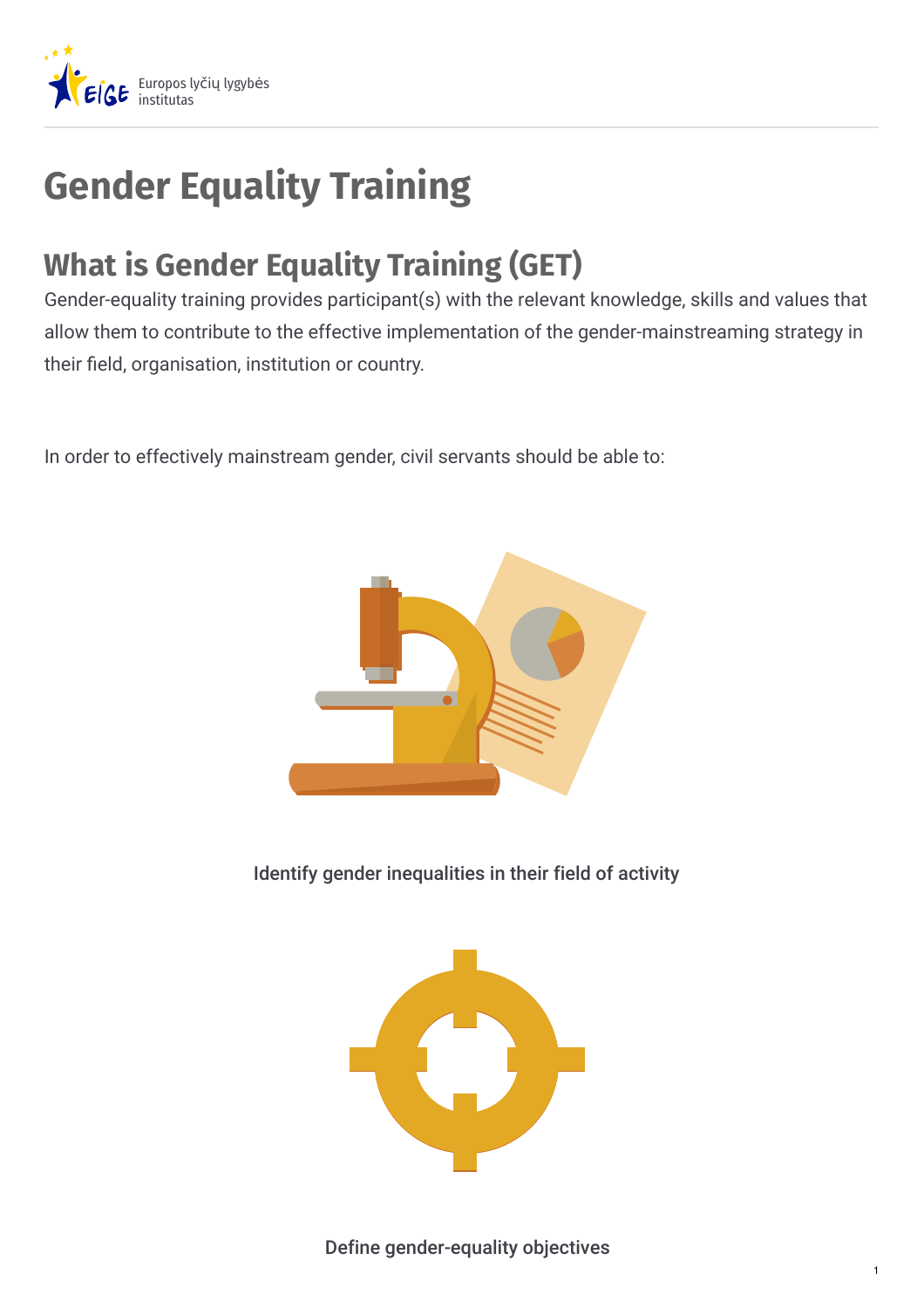

Take account of gender when planning and implementing policies



Monitor progress



Evaluate programmes from a gender perspective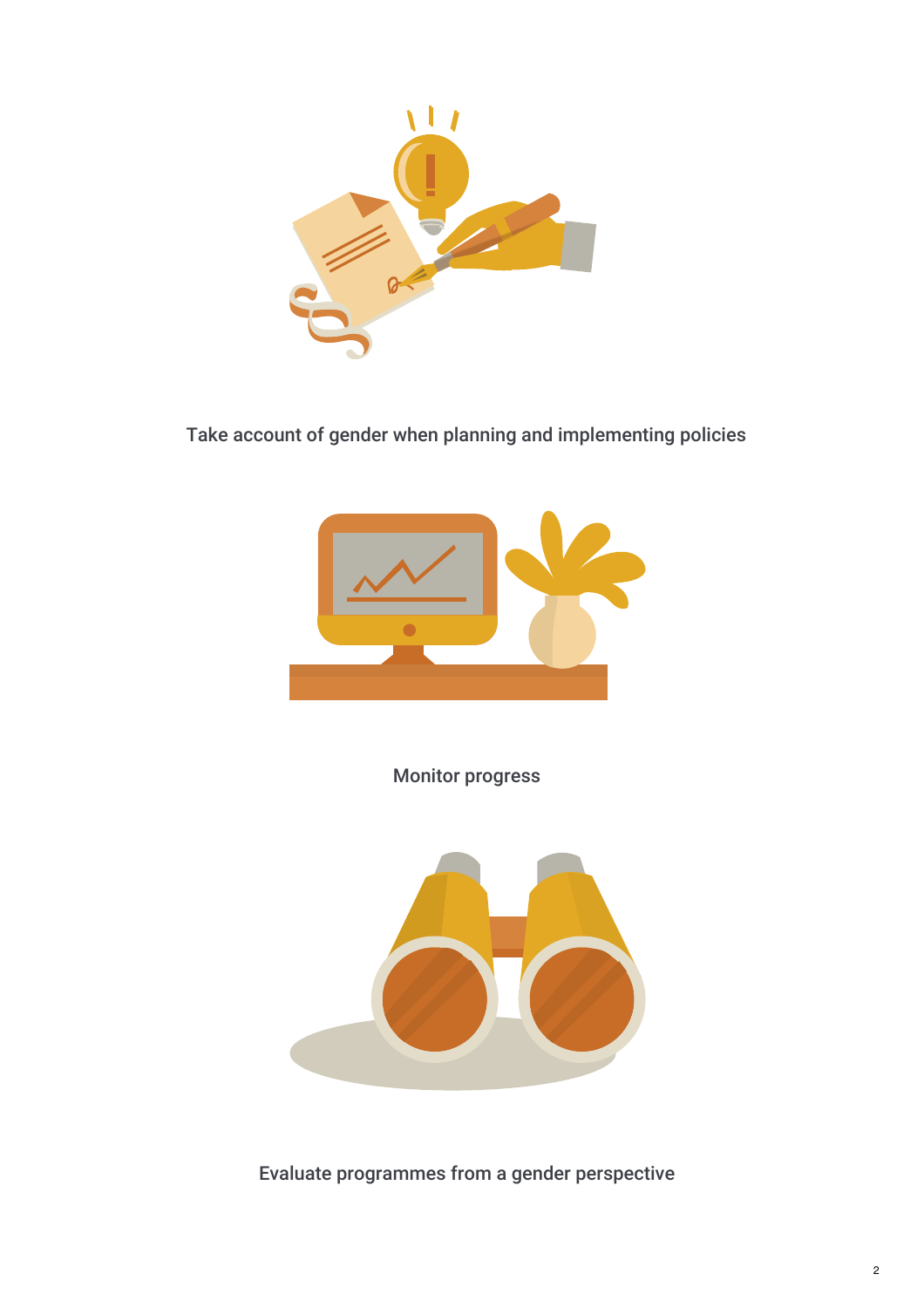All these actions require adequate theoretical knowledge, practical skills and sometimes also a change in attitude and behaviour. Recognising that no political or organisational practice is gender neutral is a learning process.

A well-designed legal and institutional framework as well as good organisational management are essential for gender mainstreaming to bring about the expected results. But it is equally important to equip individual staff members with the understanding and tools that will enable them to perform their gender-mainstreaming duties well.

This is where gender-equality competence development comes into play as one of the most essential components of a gender-mainstreaming strategy.

As defined by UN Women, gender-equality training is a 'tool, strategy, and means to effect **individual and collective transformation towards gender equality through consciousness raising, empowering learning, knowledge building, and skill development'**. Gender-equality training is not a goal in itself, or a single tool to implement gender mainstreaming. It is part of a wider set of tools, instruments and strategies. Gender-equality training should be incorporated into a continuous and long-term process.

Nevertheless, gender-equality training is an important component of the gender-mainstreaming strategy, and is recognised as such by several international and European normative instruments on gender equality.

**Basic terms and denitions Commissioning authority**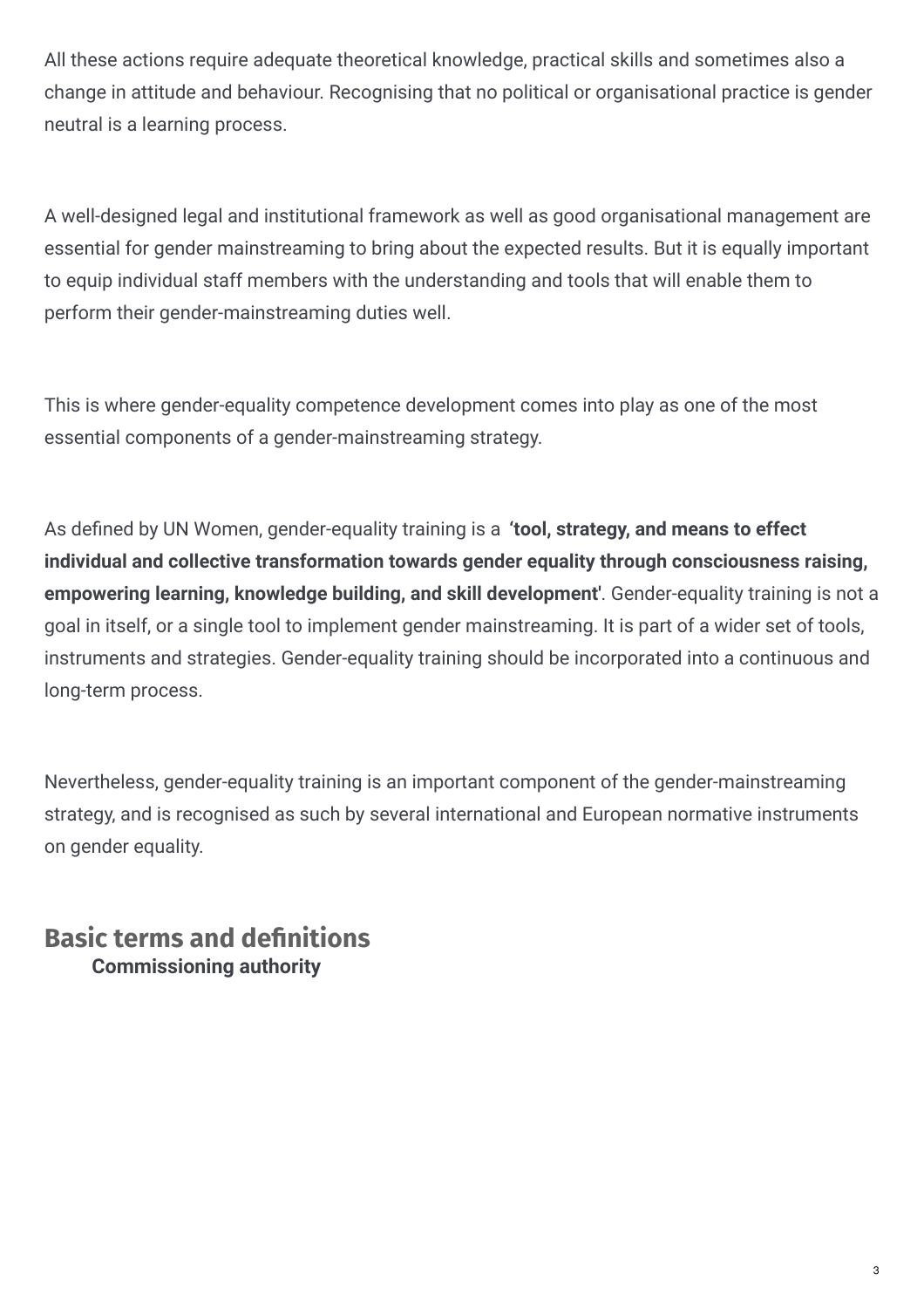A commissioning authority is a person or body responsible for the planning, delivery and funding of the gender-equality competence development activity. Gender-equality competence aims at changing gendered perspectives on the roles of women and men, countering gender-related stereotypes and creating a more equal society. It does this by helping both women and men advance towards the concrete implementation of gender equality in their daily lives and work. Gender-equality competence development initiatives, such as gender-equality training, should help both women and men question the gendered and unequal distribution of power between women and men (1). These activities have a transformative objective and seek to foster changes in people's behaviour and attitudes. **Gender-equality competence in public policies**

Gender-equality competence in public policies refers to the skills, attributes and behaviours that people need in order to mainstream gender effectively. It requires recognition of the fact that no political and organisational action is gender neutral and that women and men are affected by policies in a different way. It implies theoretical knowledge on gender-related concepts and practical knowledge of the various tools that can be used to mainstream gender. It is not about 'women's issues' only, but seeks to foster reflection on the stereotypes and gendered roles of both women and men, with the aim of understanding what constraints hinder real equality. To date, a number of efforts have been made to develop gender competence within public policy organisations.

## **Gender-equality competence development**

Gender-equality competence development is a term broader than gender-equality training, as it is understood to include a wide range of different educational tools and processes, including:

Face-to-face training events and courses of study; Staff induction programmes; Online modules; Guidance materials and compendia of resources; Networks for sharing expertise.

At organisational level, gender competence can be acquired through a specific learning process that includes the following aspects:

Human resource development: This equips individuals with the knowledge, understanding, skills and access to information and training that enable them to